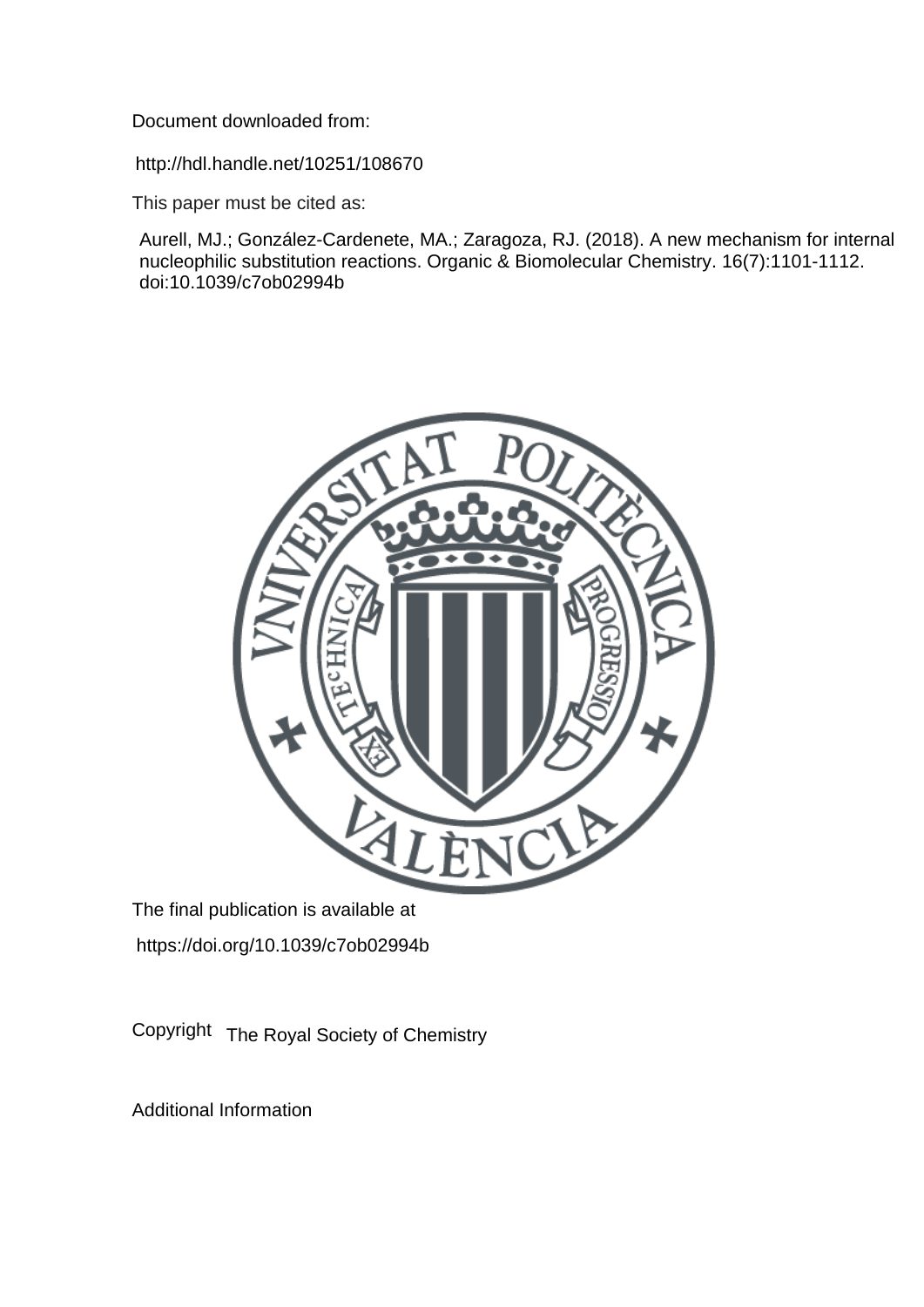# **Journal Name**

# ARTICLE

Received 00th January 20xx, Accepted 00th January 20xx

DOI: 10.1039/x0xx00000x

**www.rsc.org/**

# **New mechanism for internal nucleophilic substitution reactions.**

María J. Aurell,<sup>a</sup> Miguel A. González-Cardenete, <sup>b</sup> and Ramón J. Zaragozá<sup>\*,a</sup>

A new mechanism of the classic internal nucleophilic substitution reactions S<sub>N</sub>i by means of computational studies in gas-phase, DCM and acetonitrile is reported. Despite the importance of the S<sub>N</sub>i mechanism, since the mid-1990s this mechanism has remained unexplored. The study has focused mainly on the comparison between the mechanisms postulated to date for the S<sub>N</sub>i reactions and a new mechanism suggested by us that fits better the experimental observations. The comparative study has been applied to the conversion of ethyl, neopentyl, isopropyl and tert-butyl chlorosulfites into the corresponding alkyl chlorides. This new mechanism occurs through two transition structures. For primary and secondary substrates, the first transition structure is a 6-center *syn*rearrangement of the alkanesulfonyl chloride that produces the corresponding olefin by simultaneous expulsion of HCl and SO2. The olefin, HCl and SO2 form a molecular complex. The final *syn* addition of HCl to the olefin leads to the alkyl chloride with retention of configuration. For tertiary substrates a variation of the previous mechanism is postulated with the intervention of *contact* ionic pairs. It is of great importance to emphasize that the new mechanism is able to explain some experimental observations such as the presence of olefins in this type of reactions and the low reactivity of some systems such as neopentyl chlorosulfite. Our results pave the way to a new mechanistic perspective in similar reactions which will need further studies and validation.

# **1-Introduction**

A general method for converting alcohols to halides involves reactions with various halides of nonmetallic elements. Thionyl chloride, phosphorus trichloride, and phosphorus tribromide are the most common examples of this group of reagents.<sup>1-5</sup> Thionyl chloride is often preferable to other reagents due to its gaseous byproduct  $(SO<sub>2</sub>)$  for simplified purification.<sup>4</sup>The excess of thionyl chloride can also be readily removed by distillation or evaporation. Organic bases such as pyridine are often added to the reaction mixture because they provide a substantial concentration of chloride ion needed for the final reaction of the chlorosulfite intermediate. Recently, the use of catalysts such as titanium tetrachloride has been introduced for the stereoretentive chlorination of cyclic alcohols with thionyl chloride.6 However, the reaction also proceeds in the absence of either bases or catalysts and under heating conditions.

The reaction of alcohols with thionyl chloride initially results in the formation of a chlorosulfite ester which is transformed subsequently into the chloride (Scheme 1).<sup>1-6</sup>In the first stage, the alcohol attacks SOCl<sub>2</sub> and after expulsion of Cl<sup>-</sup> and

*b.Instituto de Tecnología Química (UPV-CSIC), Universitat Politècnica de Valencia-Consejo Superior de Investigaciones Científicas, Avda. de los Naranjos s/n, 46022 Valencia, Spain.*

*E-mail: Ramon.J.Zaragoza@uv.es*

† Electronic Supplementary Information (ESI) available. See DOI: 10.1039/x0xx00000x

O

H

Cl



 $CI-S-CI$ O  $R = OH + CI - S - CI \rightarrow R = 0 - S$ 

**Scheme 1** Simplified mechanism for reaction of alcohol with SOCl<sub>2</sub>

deprotonation, a chlorosulfite is formed. The mechanism for this stage is widely accepted and proceeds with retention of configuration at the carbon bearing the hydroxyl group.

The further course of the reaction will depend on both the structure of the chlorosulfite and the reaction conditions. The transformation of the chlorosulfite ester into a chloride, through a nucleophilic substitution, proceeds with racemization (Path I), inversion (Path II) or retention (Path III)



*a.Departamento de Química Orgánica, Universidad de Valencia, Dr. Moliner 50, 46100 Burjassot, Valencia, Spain.*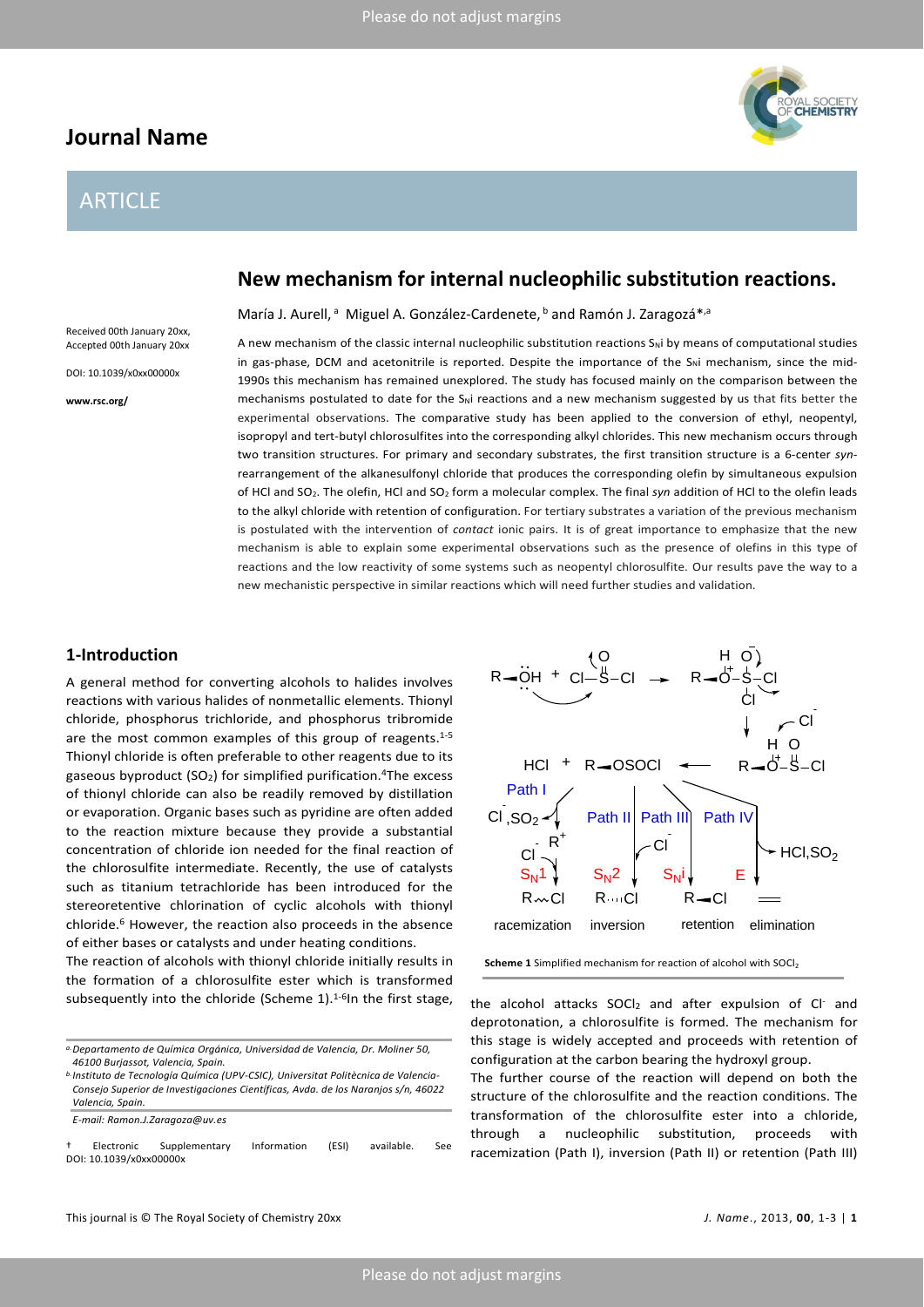of configuration at the carbon bearing the sulfite group (Scheme 1).1-12The decomposition of the chlorosulfite may also produce an alkene via an elimination mechanism (Path IV) (Scheme 1).4-7, 11Thus, several mechanisms might account for the variety of products formed under different reaction conditions.

For example, if racemization occurs, a  $S_N1$  mechanism is normally accepted.7In the cases of inversion of configuration, the suggested mechanism is of  $S_N2$  type<sup>7, 9, 11</sup>which may need the assistance of added base such as pyridine.<sup>7, 12</sup>

On the other hand, the retention of configuration is achieved mechanistically either through a double inversion in the presence of nucleophilic solvents<sup>9</sup> or via an internal nucleophilic substitution  $(S_Ni)$ .<sup>6, 7, 13</sup>The reaction of alcohols with thionyl chloride, with retention of configuration at the carbon bearing the hydroxyl group, is not the only case where a possible  $S_N$  mechanism is postulated. For example, the reactions of certain secondary alcohols with phosgene, PCI<sub>5</sub> in liquid SO2, or dry HBr to give halides, whose configurations are the same as those of the starting alcohols, have been classified as examples of the  $S_N$ i reaction.<sup>7</sup>

this mechanism which indeed has not received much attention. For example, the  $S_Ni$  mechanism is not explicitly considered in some well-known textbooks. It is also ironic that chlorination with  $SOCl<sub>2</sub>$  is a technique that is covered in most undergraduate organic chemistry textbooks, and is even performed in some undergraduate teaching laboratories, without mentioning the  $S_N$ i designation.

The present paper reports the results of a detailed study, by means of computational studies, of the main mechanistic options suggested to date for the  $S_N$ i reaction (Scheme 2, paths A/A' and B), comparing them with a new postulated mechanism (Scheme 2, path C). The study has been applied to the conversion of a chlorosulfite ester into an alkyl chloride. The new mechanism is able to explain some experimental observations such as the presence of olefins in this type of reactions and the low reactivity of some systems such as neopentyl chlorosulfite.

# **2-Results and Discussion**

A recent work of synthesis<sup>14</sup> allowed us to perform a review on

In Scheme 2, the three studied routes for the conversion of alcohol **1** into the corresponding alkyl chloride **3**, through



**Scheme 2** Transformation of an alcohol to the corresponding chloroalkane via a  $S_N$ i mechanism.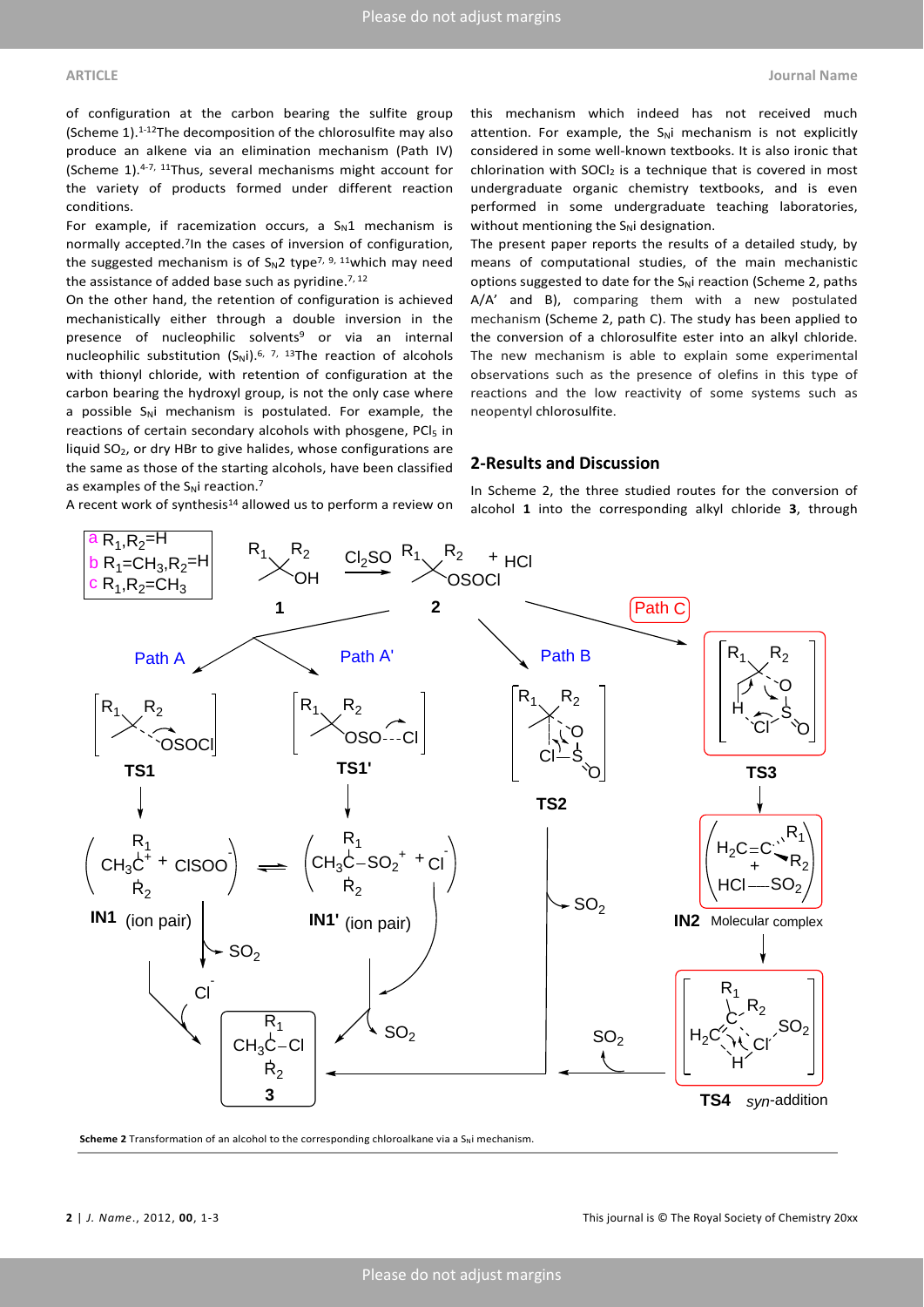#### **Journal Name ARTICLE**

chlorosulfite ester  $2$ , by a  $S_N$ i mechanism with retention of configuration at the carbon bearing the hydroxyl group, are shown. Path A/A' and B describe current accepted reaction mechanisms. Path C is a new alternative suggested by us. Here, our work demonstrates that path C is a superior energetically favorable reaction path.

In path A/A', the chlorosulfite ester is converted into the ion pair **IN1**/**IN1'**. This **IN1**/**IN1'** undergoes front-side attack of the Cl- and loss of SO2 to give the alkyl chloride **3** with retention of configuration. Lewis and Boozer<sup>1,8</sup> proposed a multistep ionization mechanism, with the ion-pairs **IN1** and **IN1'**, to explain the formation of alkyl chloride **3**. Cram7 also suggested that the S<sub>N</sub>i mechanism involves ion-pair intermediates and that the  $S_N$ i reaction differs from the  $S_N1$  reaction only in the sense that the departing group is complex, and that the anion of the first ion-pair can decompose internally faster than an anion can react at the rear of the carbon undergoing substitution.

Subsequently King et al.15 proposed that the hydrolysis of *tert*butyl chlorosulfite (**2c** in Scheme 2), in water or methanolchloroform mixture, is an ionization to the *tert*-butyl cation and the chlorosulfite anion (path A in Scheme 2) followed by further reaction of these species. Moreover, Schreiner, Schleyer and Hill<sup>16, 17</sup> concluded that the ionization of alkanesulfonyl chlorides in polar solvents, e.g., acetonitrile, yields ROSO<sup>+</sup> + Cl<sup>-</sup> for R = primary alkyl group, and  $R^+$  + OSOCl<sup>-</sup> for R = secondary or tertiary alkyl group. The formation of ionpairs always involves the competition between the  $S_N$ i (frontside attack), S<sub>N</sub>2 (back-side attack) and S<sub>N</sub>1 (front- and backside attack) mechanisms.

On the other hand, path B (Scheme 2) corresponds to the direct conversion of alkanesulfonyl chloride **2** into the alkyl chloride **3** through a unique transition structure **TS2**. This transformation was depicted as proceeding via a 4-center rearrangement of the alkanesulfonyl chloride.7, 16, 17This option permits a pure  $S_N$ i mechanism by producing only the front-side attack with retention of configuration.

It is interesting to note that frequently, significant amounts of olefin are formed during decomposition of alkanesulfonyl chlorides.7, 16

Finally, path C (Scheme 2) represents our proposed  $S_Ni$ mechanism, which illustrates how olefins are formed and why neopentyl chlorosulfite displays such low reactivity. In this case, the conversion of the alkanesulfonyl chloride **2** into the alkyl chloride **3** occurs through two transition structures **TS3** and **TS4**. The transition structure **TS3** is a 6-center *syn*rearrangement of the alkanesulfonyl chloride that produces the corresponding olefin by simultaneous expulsion of the HCl and  $SO_2$ . This mechanism is similar to the pyrolytic eliminations of esters (Ei mechanism) to give olefins.<sup>18</sup> The olefin, the HCl and the SO2 form a molecular complex (**IN2**). The *syn* addition of HCl to the olefin through the transition structure **TS4** leads to the alkyl chloride **3** with retention of configuration.

With the aim of comparing the three alternative routes in Scheme 2 (paths A-C), we have carried out computational studies using ethyl chlorosulfite (**2a**) as a primary substrate, isopropyl chlorosulfite (**2b**) as a secondary substrate, and *tert*butyl chlorosulfite (**2c**) as a tertiary substrate. To facilitate reading this article, we use the letters **a**, **b** and **c** when referring to primary substrate, secondary substrate and tertiary substrate, respectively.

Firstly, we make a brief description of the calculations previously made in similar systems and then, for each of the substrates, the calculations made by us. To this end, the energy and geometry discussion is made initially on the basis of data in gas-phase, and subsequently the effect of solvent is introduced. To study this effect, the calculations have been carried out in a solvent of high polarity such as acetonitrile (CH3CN) and in a solvent of medium polarity such as dichloromethane (DCM) (see 2.2 Computational methods).

### **2.1 Previous calculations.**

Schreiner, Schleyer and Hill,<sup>16</sup> using semiempirical and ab initio calculations, concluded that primary alkanesulfonyl chlorides in polar solvents, e.g.,  $CH<sub>3</sub>CN$  should ionize to give preferentially an alkyl sulfinyl cation (ROSO<sup>+</sup>) and Cl<sup>-</sup> (path A' in Scheme 2). The formation of the ion pair ROSO<sup>+</sup>Cl<sup>-</sup> precedes the loss of  $SO_2$  and is a key step in the  $S_N$ i reaction. This mechanism has been named by the authors as  $S_N$ 2i. They exclude the possible ionization to give the carbocation  $R<sup>+</sup>$  and the anion  $SO_2Cl^-$  (path A in Scheme 2). Their conclusions are based on the relative energies calculated for the ions ROSO<sup>+</sup> and CI<sup>-</sup> versus the ions  $R^+$  and  $SO_2Cl^-$ .

Subsequently, the same authors<sup>17</sup> examined the transition structures for the front-side  $(S_Ni)$  and back-side  $(S_N2)$ substitutions of methyl and ethyl chlorosulfite in gas-phase and in solution. They conclude that for primary alkyl chlorosulfites, such as ethyl chlorosulfite, the front-side attack, through a transition structure like **TS2** (see Scheme 2), is always preferred in the gas-phase and in solution.

These authors also concluded that secondary and tertiary alkanesulfonyl chlorides should ionize to give the carbocation  $R<sup>+</sup>$  and the chlorosulfinyl anion SO<sub>2</sub>Cl<sup>-</sup> (path A in Scheme 2).<sup>16,17</sup> Subsequently, the anion  $SO_2Cl^-$  is fragmented into  $SO_2$  and  $Cl^-$ (Scheme 3). The chloride ion, can front-side attack to the  $R^+$ leading to retention of configuration (named by the authors as  $S_N$ 1i) or back-side attack leading to inversion of configuration.



**Scheme 3** Ionization of secondary and tertiary alkanesulfonyl chlorides.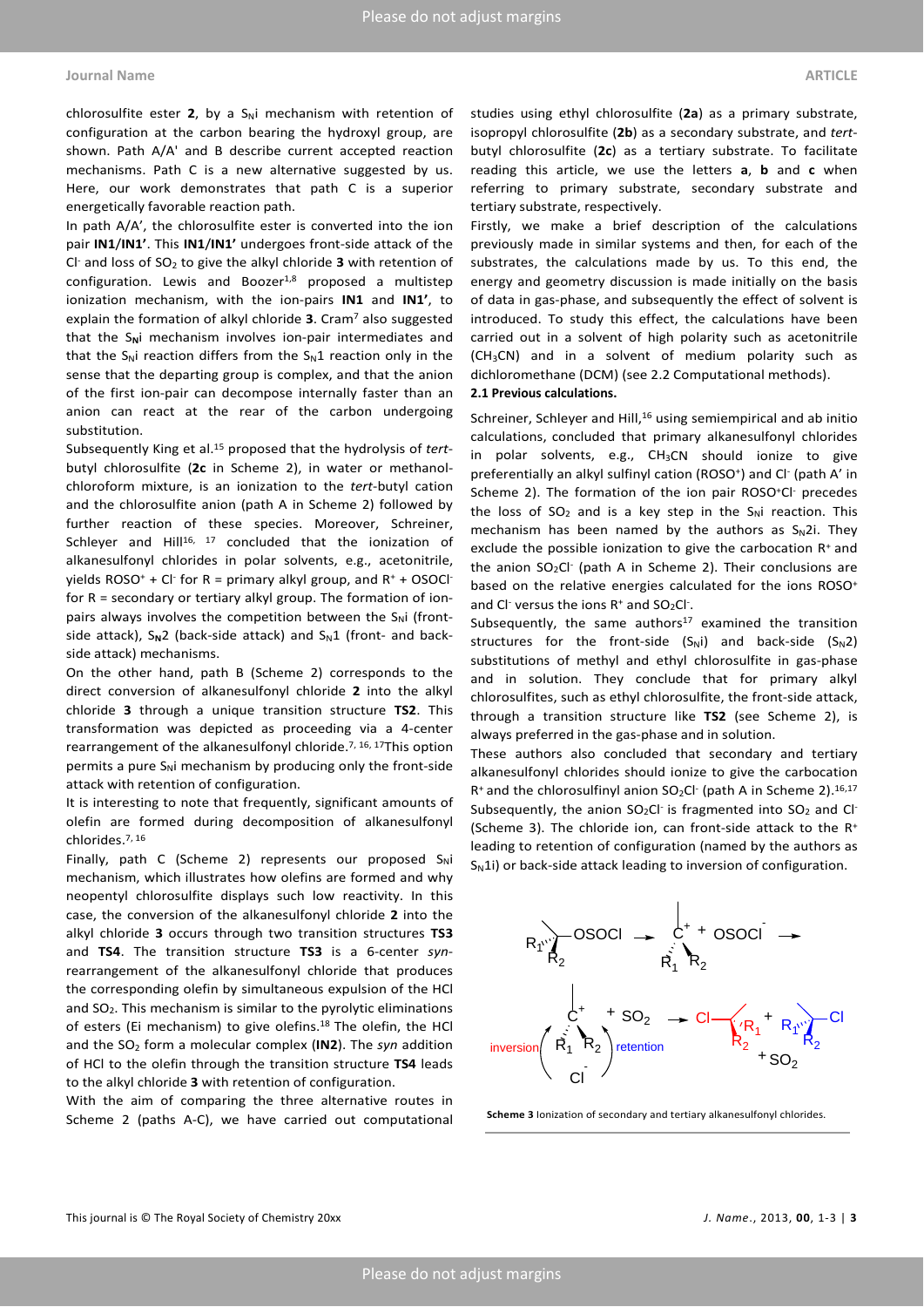### **2.2 Computational methods**

All calculations were carried out with the Gaussian 09 suite of programs.<sup>19</sup> Initially, density functional theory<sup>20</sup> calculations (DFT) have carried out using the B3LYP21 exchange-correlation functionals, together with the standard 6-31G\*\* basis set, in gas phase.22 The stationary points were characterized by frequency computations in order to verify that TSs have one and only one imaginary frequency. Subsequently, since the mechanism involves ionic species the inclusion of solvent effects have been considered by using a relatively simple selfconsistent reaction field (SCRF) method<sup>23</sup> based on the polarizable continuum model (PCM) of Tomasi's group.24

Geometries have been fully optimized with PCM. As solvents we have used DCM and acetonitrile. The intrinsic reaction coordinate (IRC) paths<sup>25</sup> were traced in order to check the energy profiles connecting each TS to the two associated minima of the proposed mechanisms using the second order González–Schlegel integration method.26 In the case of problematic IRCs (flat PES in the vicinity of TS), a relaxed scan was performed.

Due to the presence of ionic pairs (in **2b** and **2c**) we performed a more precise study by the introduction of four explicit solvent molecules of acetonitrile.

The values of enthalpies, entropies and free energies in vacuum (gas phase), DCM and acetonitrile were calculated with the standard statistical thermodynamics at 298.15K and 1 atm (in gas phase) and 1 M (in solvent). 22

The electronic structures of stationary points were analyzed by the natural bond orbital (NBO) method.27 Finally, stationary points involved in these reactions were optimized, in DCM and acetonitrile, using the MPWB1K hybrid meta functional<sup>28</sup> together with the  $6-31++G**$  basis set.<sup>22</sup> This level of theory has shown to have good results for combinations of thermochemistry and thermochemical kinetics in processes including weak interactions.28 Also single point at B3LYP-D3/def2TZVP level and M062X/cc-pVTZ level over MPWB1K geometries (B3LYP-D3/def2TZVP//MPWB1K/6-31++G\*\* and M062X/cc-pVTZ//MPWB1K/6-31++G\*\*) were performed in acetonitrile. Enthalpies, entropies and free energies were calculated using the values of the standard statistical thermodynamics obtained previously at B3LYP/6-31G\*\* level.

**2.3 Conversion of ethyl chlorosulfite (2a) into chloroethane (3a)**

The relative energies (Δ*G*) in gas-phase, DCM and CH3CN associated with the conversion of **2a** into **3a** are given in Fig. 1 (see also Table S1 and Fig. S1a-1/S3a-3 of the ESI). Fig. 2 shows the geometries of the more relevant species.

## **2.3.1 In gas-phase.**

Only was possible to locate the transition structure **TS2a** corresponding to the path B (Scheme 2), and the transition structures **TS3a** and **TS4a**, and intermediate **IN2a** corresponding to the path C suggested by us. The transition structure **TS2a** corresponding to the path B is a 4-center *syn*rearrangement (Fig. 2). The **TS3a** is a 6-center *syn*rearrangement, similar to the Ei pyrolitic eliminations of esters,<sup>18</sup> and leads to the corresponding olefin by simultaneous expulsion of HCl and  $SO_2$ . The olefin, HCl and  $SO_2$ 



Fig. 1 Free energy profile (ΔG in kcal mol<sup>-1</sup>) for the conversion of 2a into<br>3a in vacuo (in black), DCM (in red) and CH<sub>3</sub>CN (in blue). The striped<br>and solid lines correspond to the path B and path C (Scheme 2), respectively.

form a molecular complex **IN2a** quite stable. The regio- and stereoselective addition of HCl to the olefin through the transition structure **TS4a** finally leads to chloroethane **3a**. It should be noted that a carbocation is never formed, as it is postulated in the normal mechanism of HCl addition to olefins. The Gibbs free energy of the transition structure **TS4a** is 45.2 kcal mol-1 higher than that of **2a** (but 1.4 kcal mol-1 lower to Δ*G* of **TS2a**), being in this case the rate limiting step for the conversion of **2a** into **3a**. Therefore, in terms of energy in gasphase, the path C (Scheme 2) is more favorable than the path B (Scheme 2) (see 2.3.1-extended of the ESI for more details). **2.3.2 Solvent effects in geometries, charges and energies.**

We have selected two different solvent parameters (DCM and CH<sub>3</sub>CN) to cover the solvent polarities. In the calculations in DCM and acetonitrile for the ions  $CH_3CH_2OSO^+ + Cl^-$ ,  $CH_3CH_2^+ +$ SO<sub>2</sub>Cl<sup>-</sup> (Table S1), a preference for ionization through path A' in Scheme 2  $(CH_3CH_2OSO^+ + Cl^-)$  was observed. However, it was not possible to locate neither the ion pair  $CH_3CH_2OSO^+Cl^-$ (**IN1'a**) nor the corresponding transition structure **TS1'a** in either DCM or CH3CN. For example, on using **2a** and setting the



Fig. 2 Geometries, in gas-phase, of the species involved in the conversion<br>of ethyl chlorosulfite 2a into chloroethane 3a. The bond lengths (in black)<br>are given in angstroms. Values in parentheses and in brackets correspon in DCM, is in red.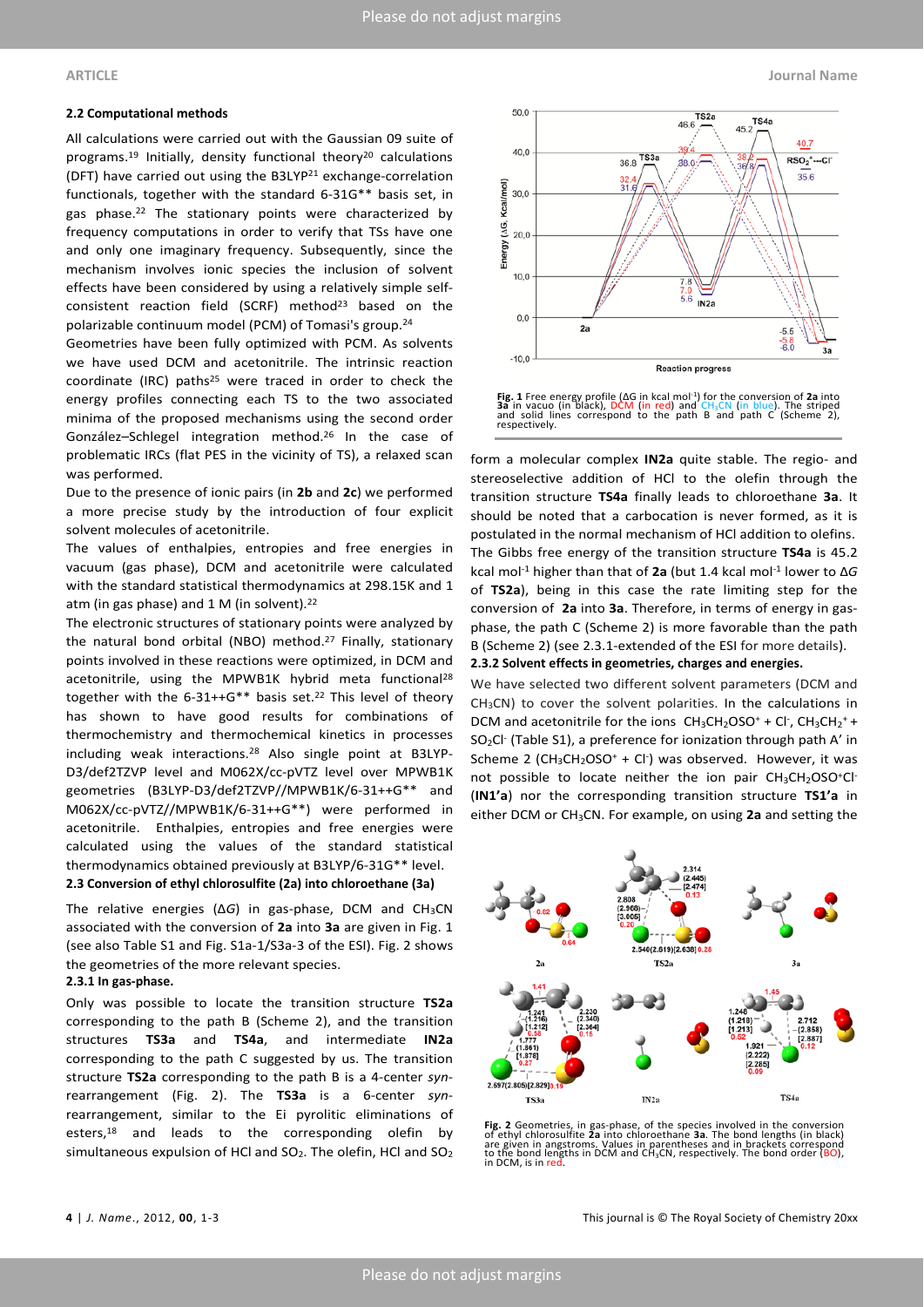#### **Journal Name ARTICLE**

distance Cl-SO<sub>2</sub>CH<sub>2</sub>CH<sub>3</sub> in steps of 0.2 Å, the energy profile in CH<sub>3</sub>CN rises to a maximum (distance Cl-S  $\approx$  6 Å), and then stabilizes (see Fig. S5a of the ESI). When the bond Cl-S was freed, the calculations converged to give the starting chlorosulfite **2a** without passing through any transition structure. In order to obtain approximate calculations, the distance RSO2+---Cl- was set at 6Å. In this situation, the Δ*G* values obtained for the molecular complex CH<sub>3</sub>CH<sub>2</sub>OSO<sup>+</sup> ---Cl<sup>-</sup> are  $40.7$  and  $35.6$  kcal mol $^{-1}$  in DCM and acetonitrile, respectively, above the energy value of ethyl chlorosulfite **2a**.

The Δ*G* values obtained for the molecular complex  $CH<sub>3</sub>CH<sub>2</sub>OSO<sup>+</sup>$  ---Cl<sup>-</sup> is similar to the values obtained for the transition structures **TS2a**, **TS3a** and **TS4a** (see Fig. 1), what makes possible the presence of these ions in polar solvents such as CH<sub>3</sub>CN.

With regard to the transition structures **TS2a**, **TS3a** and **TS4a**, the inclusion of the solvent does not produce significant geometric changes. On increasing the polarity (gas-phase < DCM < CH3CN), it is observed a light increase in the length of the bonds either being formed or broken except the bonds H-C(2) (**TS3a** and **TS4a**) in which the increase in polarity produces a shorter bond (Fig. 2).

The extent of bond formation along a reaction pathway is provided by the concept of bond order (BO). The BO values, in DCM, of some bonds are summarized in Fig. 2. In **TS2a** the BO values of 0.13, 0.28 and 0.20 for the C(1)-OSO, Cl-SO2 and C(1)-Cl bonds, respectively, indicate that formation of these bonds is delayed. In the transition structure **TS3a** the C(1)- OSO, Cl-SO2 and Cl-H bonds are also delayed (BO values of 0.15, 0.19 and 0.27, respectively), while the bond H-C(2) is quite advanced (BO value of 0.58). Finally, at **TS4a**, the BO values of 0.12 (C(1)-Cl), 0.09 (Cl-H) and 0.52 (C(2)-H) confirm (see 2.3.1-extended of the ESI) the initial transference of the H atom of HCl to the olefinic C(2) before the formation of the bond C(1)-Cl.

The natural charges are a valuable tool for the prediction of the ionic character of the involved species in a reaction mechanism. In this case, they helped us to establish the carbocationic character of the hydrocarbon fragments of the different species, and its variation changing the polarity of the solvent. All the obtained transition structures (**TS2a**, **TS3a** and **TS4a**) possess an important carbocationic character, which increases with the increase in polarity (Table S8 of the ESI). The transition structure **TS3a** possesses the least carbocationic character in any medium, while **TS4a** has the highest carbocationic character.

The inclusion of the solvent produces a strong stabilization of all species (between 3.8 and 11.0 kcal mol $^{-1}$  in DCM and between 4.4 and 13.0 kcal mol<sup>-1</sup> in CH<sub>3</sub>CN), being this stabilization smaller in **2a** and **3a** with lesser ionic character (between 3.8 and 4.8 kcal mol-1) and higher in **TS3a** (between 8.1 and 9.6 kcal mol-1) and **TS2a**/**TS4a** (between 10.7 and 13.0 kcal mol<sup>-1</sup>) (see Table S1 of the ESI), in agreement with their higher cationic character. The result is that in the studied solvents (DCM or  $CH<sub>3</sub>CN$ ) the free energy barrier (see Fig. 1) for the conversion of **2a** into **3a** is lower than in gas-phase, regardless of the mechanism. In addition, when passing from

the gas-phase to solvents of increasing polarity, a flattening around the transition structures in the corresponding IRCs is observed (compare Fig. S1a-1/S1a-3, S2a-1/S2a-3 and S3a-1/S3a-3 of the ESI).

With independence of the medium, the transition structure **TS4a** is about 1.2-1.4 kcal mol<sup>-1</sup> more stable than the transition structure **TS2a**. Based on these results we can suggest that for a primary substrate the preferred mechanism, for the conversion of an alkyl chlorosulfite into the corresponding chloride with retention of configuration, would be through the two steps (**TS3a** and **TS4a**) of path C in comparison with the path B in one step (**TS2a**).

It should be noted that in the case of ionization of a primary alkyl chlorosulfite (for example in acetonitrile) to give the  $RSO_2^+$  and Cl<sup>-</sup> ions, the Cl<sup>-</sup> ion must subsequently produce the substitution of the SO<sub>2</sub>. In order to maintain the retention of configuration, the Cl- ion attack would imply a transition structure similar to **TS2a** or **TS3a** (followed by **TS4a**), and therefore these TSs would control the course of the reaction.

It is of great importance to emphasize that none of the previously postulated mechanisms (A' or B) can explain the low rate constant for the decomposition of neopentyl chlorosulfite. 16 However, it can be explained by the absence, in this case, of the new postulated C mechanism. For the mechanism C to occur, the presence of at least one hydrogen on the carbon adjacent to the reactive center is required. In the absence of such a proton (for example neopentyl chlorosulfite), the mechanisms A' (ionization to give Cl- and RSO2 +) or B (**TS2a**) could act. In the case of ionization, a reasonable pathway involves an ion pair return,  $Cl^-$  to RSO<sub>2</sub><sup>+</sup>, to the front side of the substrate through a transition structure similar to **TS2a** (the pathway through a transition structure similar to **TS3a** is not possible). As can be seen in the Table S2 (see ESI), the free energy barrier of **TS2a1** in acetonitrile is 39.5 kcal mol-1. This value is 7.9 kcal mol-1 higher than **TS3a** which may explain the low reactivity of the neopentyl chlorosulfite with respect to a primary substrate such as ethyl chlorosulfite **2a**.

Another experimental data that indirectly reinforces the mechanism C suggested by us is related to the presence of the chiral chlorosulfite. Hudson et al. reported that neopentyl chlorosulfite shows an ABX<sub>9</sub> system in the <sup>1</sup>H NMR spectra.<sup>29</sup> Upon raising the temperature of undiluted neopentyl chlorosulfite to 100 °C, a partial collapse of the AB pattern was observed. This is thought to be due to the onset of chlorinechlorine exchange between molecules, each exchange being accompanied with inversion of configuration at the sulfur tetrahedron and causing loss of asymmetry for the time averaged environment of the protons of the methylene group (see **TS-II** in Scheme 4). Nevertheless, Schreiner, Schleyer and Hill<sup>16</sup> prefer to postulate that chlorine exchange is due to an ionization process rather than an inversion. This premise is used to support the  $S_N$ i mechanism through an ionization process with formation of  $RSO_2^+$  and CI ions (see path-I in Scheme 4). In order to computational study this chlorine exchange we carried out a study, using methyl chlorosulfite as a model, of the proposal of Schreiner, Schleyer and Hill (path-I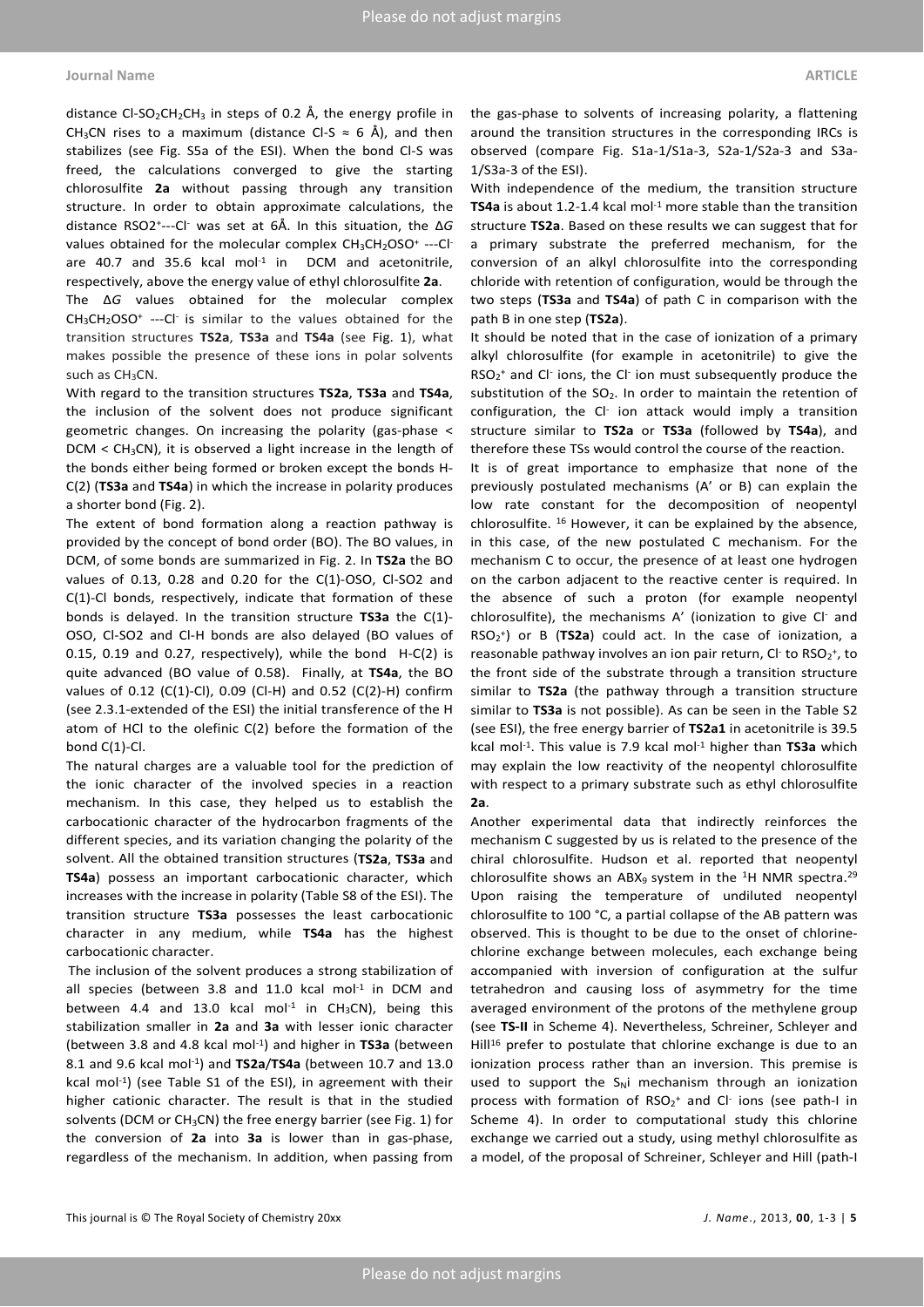



in Scheme 4) and Hudson et al. (path-III in Scheme 4). Additionally, we also studied two new possible alternatives: Path-II where the chlorine exchange occurs through an inversion similar to that of Walden in amines and path-IV similar to Hudson's proposal but with the intervention of three methyl chlorosulfite molecules.

The results in acetonitrile indicate (see Table S3 of the ESI), that the mechanism suggested by Schreiner, Schleyer and Hill is the most unfavorable (∆G=35.6 kcal mol-1). The Hudson mechanism is more reasonable (∆G=22.8 kcal mol-1). But the mechanism suggested by us, through TS-III, is the most favorable from an energetic point of view ( $\Delta$ G=16.8 kcal mol<sup>-1</sup>). Finally, it should be noted that, depending on the reaction conditions, other mechanisms  $(S_N2$  and E2) to convert a primary alkanesulfonyl chloride into either an olefin or the corresponding chloride can compete with the paths A-C herein studied (see Scheme S1a of the ESI for more details).

### **2.4 Conversion of isopropyl chlorosulfite (2b) into 2-**

#### **chloropropane (3b)**

The relative energies (Δ*G*) in gas-phase, DCM and CH3CN associated with the conversion of **2b** into **3b** are given in Fig. 3 (see also Table S4 and Fig. S1b-1/S3b-3 of the ESI). Fig. 4 shows the geometries of the more relevant species.





#### **2.4.1 In gas-phase.**

It was possible to locate **TS2b** corresponding to the path B (Scheme 2), and **TS3b**, **TS4b**, **IN2b** corresponding to the path C suggested by us.

The Gibbs free energy of the transition structure **TS4b** is 33.4 kcal mol-1 higher than that of **2b** (but 1.0 kcal mol-1 lower to Δ*G* of **TS2b**), being in this case the rate limiting step for the conversion of **2b** into **3b**. Therefore, in terms of energy in gasphase, the path C (Scheme 2) is more favorable than the path B (Scheme 2) (see 2.4.1-extended of the ESI for more details). **2.4.2 Solvent effects in geometries, charges and energies.**

The calculations in DCM and  $CH<sub>3</sub>CN$  for the species  $(CH<sub>3</sub>)<sub>2</sub>CHOSO<sup>+</sup> + Cl<sup>-</sup>, (CH<sub>3</sub>)<sub>2</sub>CH<sup>+</sup> + SO<sub>2</sub>Cl<sup>-</sup> indicate a higher$ stability of ions  $(CH_3)_2CH^+$  + SO<sub>2</sub>Cl<sup>-</sup> (see Table S4 of the ESI) and therefore, the preference of an ionization process through path A in Scheme 2. All attempts to locate the corresponding ion pair **IN1b** starting from different initial geometries gave disappointing results. In all cases, it evolves to the final product **3b** or the intermediate **IN2b**. It was only possible to



**Fig. 4** Geometries, in gas-phase, of the species involved in the conversion of chlorosultite 2**b** into chloride 3b. The bond lengths (in black) are given in angstroms. Values in parentheses and in brackets correspond to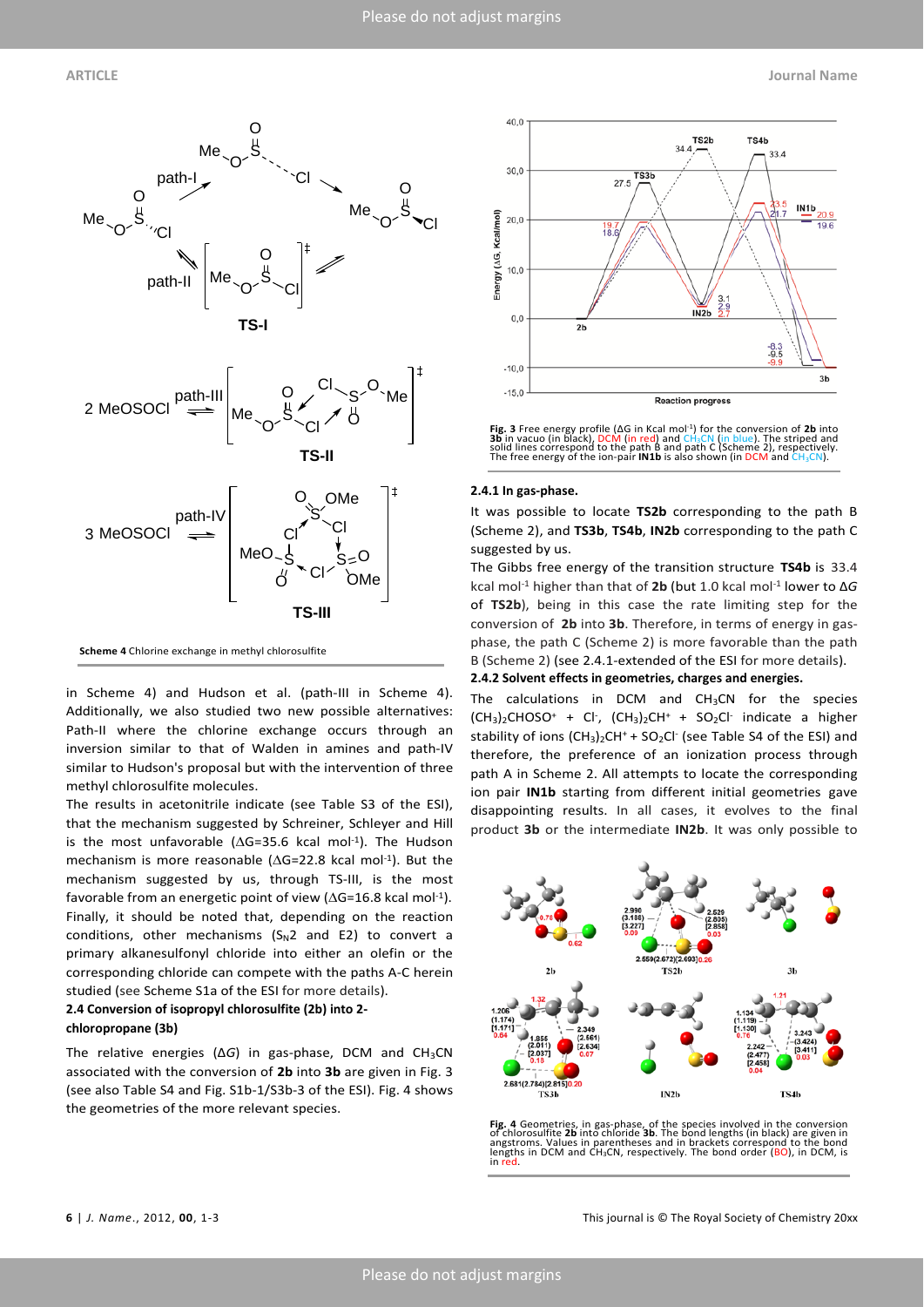### **Journal Name ARTICLE**

obtain the intermediate **IN1b** with the distance C-H and the rotation of the methyl group frozen (see Fig. S4b of the ESI). The calculated energies (Δ*G*) of ion pair **IN1b** were 20.9 and 19.6 kcal mol-1 in DCM and acetonitrile, respectively. This ion pair will evolve by Cl- ion attack, through a TS similar to **TS4b**, to the final product **3b** or by abstraction of a proton, through a TS similar to **TS3b**, to the intermediate **IN2b**.

On the other hand, **TS2b** could only be obtained by keeping the rotation of the methyl groups frozen, with a free energy barrier of 24.3 kcal mol<sup>-1</sup> in DCM and 22.6 kcal mol<sup>-1</sup> in CH<sub>3</sub>CN (not shown in Fig. 3). This energy barrier is higher to that obtained for the mechanism C suggested by us through **TS3b** and **TS4b** in both DCM (Δ*G* = 19.7 and 23.5 kcal mol-1, respectively) and CH<sub>3</sub>CN ( $\Delta G$  = 18.6 and 21.7 kcal mol<sup>-1</sup>, respectively).

Again, the inclusion of the solvent does not produce significant geometric changes to the transition structures **TS2b**, **TS3b** and **TS4b** (Fig. 4). On increasing the polarity (gas-phase < DCM <  $CH<sub>3</sub>CN$ ), it is observed a light increase in the length of the bonds either being formed or broken. On the other hand, the length of these bonds is greater than the corresponding distances in **TS2a**, **TS3a** and **TS4a.** The exception are the bonds H-C(2) in **TS3b** and **TS4b** in which the increase in polarity produces a shorter bond (except in **TS4b** in acetonitrile). The length of these bonds is less than the corresponding distances in **TS2a**, **TS3a** and **TS4a**. This lengthening and shortening of the bonds in **TS2b**, **TS3b** and **TS4b** with respect to **TS2a**, **TS3a** and **TS4a** is also reflected in the BO (see Fig. 2 and 4).

All the obtained transition structures were found to possess an important carbocationic character, which increases with the increase in polarity (Table S9 of the ESI). In any medium, the transition structure **TS3b** possesses the least carbocationic character while **TS4b** has the highest carbocationic character. As expected, there is an increase in the carbocationic character of **TS3b** and **TS4b** with respect to **TS3a** and **TS4a** as we move from primary substrates to secondary substrates.

The inclusion of the solvent produces a moderate stabilization of **2b**, **IN2b** and **3b** with lesser ionic character (between 3.5 and 4.7 kcal mol-1) and a strong stabilization of **TS3b** and **TS4b** (between 11.9 and 16.6 kcal mol $^{-1}$ ) in agreement with their higher cationic character (see Table S4 of the ESI). Overall, the free energy barrier for the conversion of **2b** into **3b**, regardless of the mechanism, is lower that the free energy barrier for the conversion of **2a** into **3a**, previously studied.

Again, it is observed a flattening around the transition structures in the corresponding IRCs when passing from the gas-phase to solvents of increasing polarity (compare Fig. S2b-1/S2b-3 and S3b-1/S3b-3 of the ESI).

With independence of the medium, the transition structure TS4b is about 1 kcal mol<sup>-1</sup> more stable than the transition structure **TS2b**. Based on these results we can suggest that for a secondary substrate the preferred mechanism, for the conversion of an alkyl chlorosulfite into the corresponding chloride with retention of configuration, would be through the two steps (**TS3b** and **TS4b**) of path C. As in the case of the conversion of  $2a$  to  $3a$ , other mechanisms ( $S_N$ 2 and E2) to convert a secondary alkanesulfonyl chloride into either an

olefin or the corresponding chloride can compete with the paths A-C herein studied (see Scheme S1b of the ESI for more details).

#### **2.4.3 Effect of the solvent including explicit solvent molecules.**

Due to the presence of ionic pairs, we performed a more precise study by the introduction of explicit solvent molecules. The solvent used was acetonitrile. All calculations were carried out at B3LYP/6-31G\*\* level using the SCRF-PCM method. Four molecules of acetonitrile were used for solvation. The acetonitrile molecules were positioned such that N was near positive charged centers (protons and S) and acetonitrile methyl hydrogens near the negatively charged centers (Cl and O) (see Fig. 5).

There are three distinct types of ion pairs, depending on the extent of solvation of the two ions: *fully solvated*, *solventshared* and *contact*. When both ions have a complete primary solvation sphere, the ion pair may be termed *fully solvated*. When there is about one solvent molecule between cation and anion, the ion pair may be termed *solvent-shared*. Lastly, when the ions are in contact with each other, the ion pair is termed a *contact* ion pair. Only *contact* and *solvent-shared* ion pairs were considered for calculation.

The results of the geometries and energies are shown in Fig. 5 (see also Table S6 of the ESI).

Species **2b-s**, **IN1b-contact-s**, **TS3b-s**, **IN2b-s** and **TS4b-s** were minimized keeping the core frozen and acetonitrile molecules aligned with the nearest proton. Only **IN1b-shared-s** was totally optimized.

The ionic pair **IN1b-shared-s** is 6.2 kcal mol<sup>-1</sup> more stable than



**Fig. 5** Geometries in acetonitrile of the species, solvated with four molecules of acetonitrile, involved in the conversion of chlorosulfite **2b** into chloride **3b**. Δ*G* relatives to **2b-s**.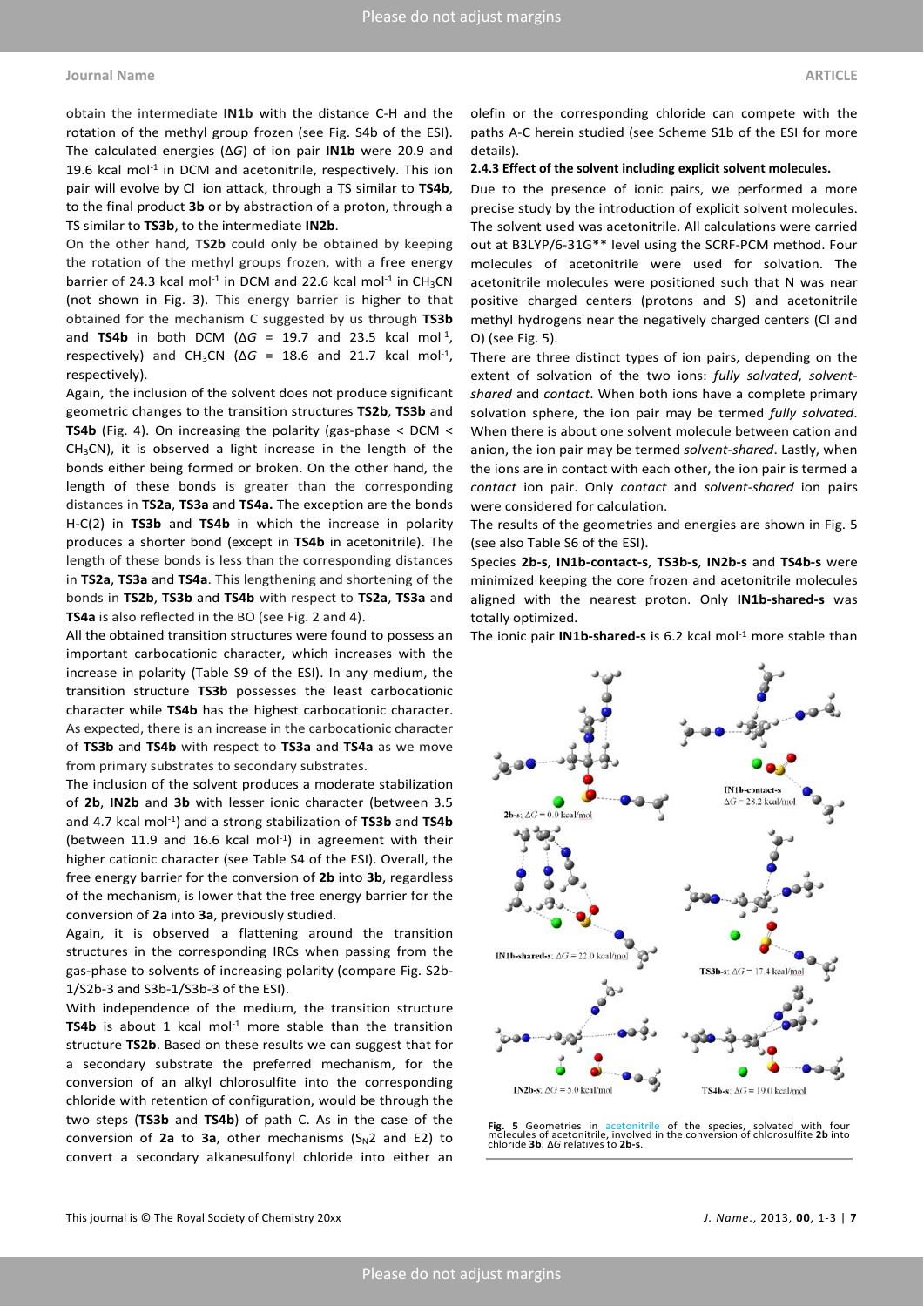**IN1b-contact-s**. Comparing the results with those obtained for the unsolvated species (Fig. 3), a slight stabilization of **TS3b-s** and **TS4b-s** is observed with free energy values of 17.4 and 19.0 kcal mol-1, respectively. The most interesting fact is that these last two values are lower than the value of 22.0 kcal mol-<sup>1</sup> obtained for the more favourable ion pair **IN1b-shared-s**. This circumstance reinforces our hypothesis of mechanism C suggested by us against mechanism A through ion pairs.

# **2.5 Conversion of** *tert***-butyl chlorosulfite (2c) into 2-chloro-2 methylpropane (3c)**

The relative energies (Δ*G*) in gas-phase, DCM and CH3CN associated with the conversion of **2c** into **3c** are given in Fig. 6 (see also Table S5 and Fig. S1c-1/S3c-3 of the ESI). Fig. 7 shows the geometries of the more relevant species.

### **2.5.1 In gas-phase.**

All attempts to locate **TS2c** corresponding to the path B (Scheme 2) were unsuccessful. It was only possible to locate **TS3c**, **TS4c** and intermediate **IN2c** corresponding to the path C suggested by us. **TS3c** and **TS4c** have free energy barriers of 21.8 and 22.8 kcal mol<sup>-1</sup>, respectively, appreciably lower than that found for **TS3a**/**TS4a** and **TS3b**/**TS4b**. Therefore, in terms of energy in gas-phase, the path C (Scheme 2) is the only possible one (see 2.5.1-extended of the ESI for more details).

# **2.5.2 Solvent effects in mechanism, geometries, charges and energies.**

The inclusion of the solvent in both DCM and acetonitrile produces an important change in the reaction mechanism. Firstly, it is necessary to emphasize the presence in that mechanism of the carbocation intermediate *t*-Bu+ in the form of ion pair **IN1c** (*t*-Bu+ + SO2Cl- ). **IN1c** is stabilized by three hydrogen bonds, two O --- H and one Cl --- H (see Fig. 7). Free energy values for **IN1c** in DCM and acetonitrile are 10.8 and 9.0 kcal mol-1, respectively, above the energy value of *tert*butyl chlorosulfite **2c**.

The intermediate **IN1c** is obtained through the transition structure **TS1c** with free energy barriers of 12.0 and 11.0 kcal



in vacuo (in black), DCM`(in red) and CH3CN (in blue). The striped lines<br>correspond to a variation of the mechanism in DCM and CH<sub>3</sub>CN.



**Fig. 7** Geometries, in gas-phase, of the species involved in the conversion of chlorosulfite 2c into chloride 3c. The geometries of **INIc and TSSc** are in of chloromethane. The bond lengths (in black) are given in angstr

mol-1, in DCM and acetonitrile, respectively.

The geometry of **TS1c** is practically the same as the geometry of **TS3c** in gas-phase (see Fig. 7). However, as it has been seen in the corresponding relaxed scans (Fig. S1c-2 and S1c-3 of the ESI), the transition structure **TS1c** connects the starting product **2c** with the ion pair **IN1c** and not with the molecular complex **IN2c**.

The intermediate **IN1c** evolves through **TS5c** to the molecular complex **IN2c**. The barrier of this process is very small if we consider  $\Delta E$  (between 0.7 and 1.4 kcal mol<sup>-1</sup>) or barrierless if we consider ∆*G*. The molecular complex **IN2c** is quite stable with a free Gibbs energy of 0.5 kcal mol<sup>-1</sup> (in DCM) and 0.9 kcal mol-1 (in acetonitrile) higher than **2c**.

The final conversion to the chloride **3c** is carried out through **TS6c** with free energy barriers of 2.4 kcal mol<sup>-1</sup> (in DCM) and 2.2 kcal mol-1 (in acetonitrile) from **IN1c**. The geometry of **TS6c** is practically the same of **TS4c** in gas-phase (see Fig. 7). However, as it can be seen in the corresponding IRCs (Fig. S2c-2 and S2c-3 of the ESI), the transition structure **TS6c** connects the final product **3c** with the ion pair **IN1c** and not with the molecular complex **IN2c**.

The overall process for the transformation of *tert*-butyl chlorosulfite **2c** into 2-chloro-2-methylpropane **3c** is outlined in Scheme 5. The path can be considered as a hybrid between path C and A of Scheme 2.

The initial chlorosulfite **2c** is transformed into the ion pair **IN1c** through **TS1c**. As a consequence of the small energy barriers involved, the ion pair **IN1c** is in equilibrium with the initial product **2c** and the molecular complex **IN2c** through **TS5c**. Finally, through **TS6c** the final product **3c** is obtained. The driving force of the whole process is the greater stability of the final product **3c** together with the expulsion of SO2. **Fig. 6** Free energy profile (Δ*<sup>G</sup>* in Kcal mol-1) for the conversion of **2c** into **3c**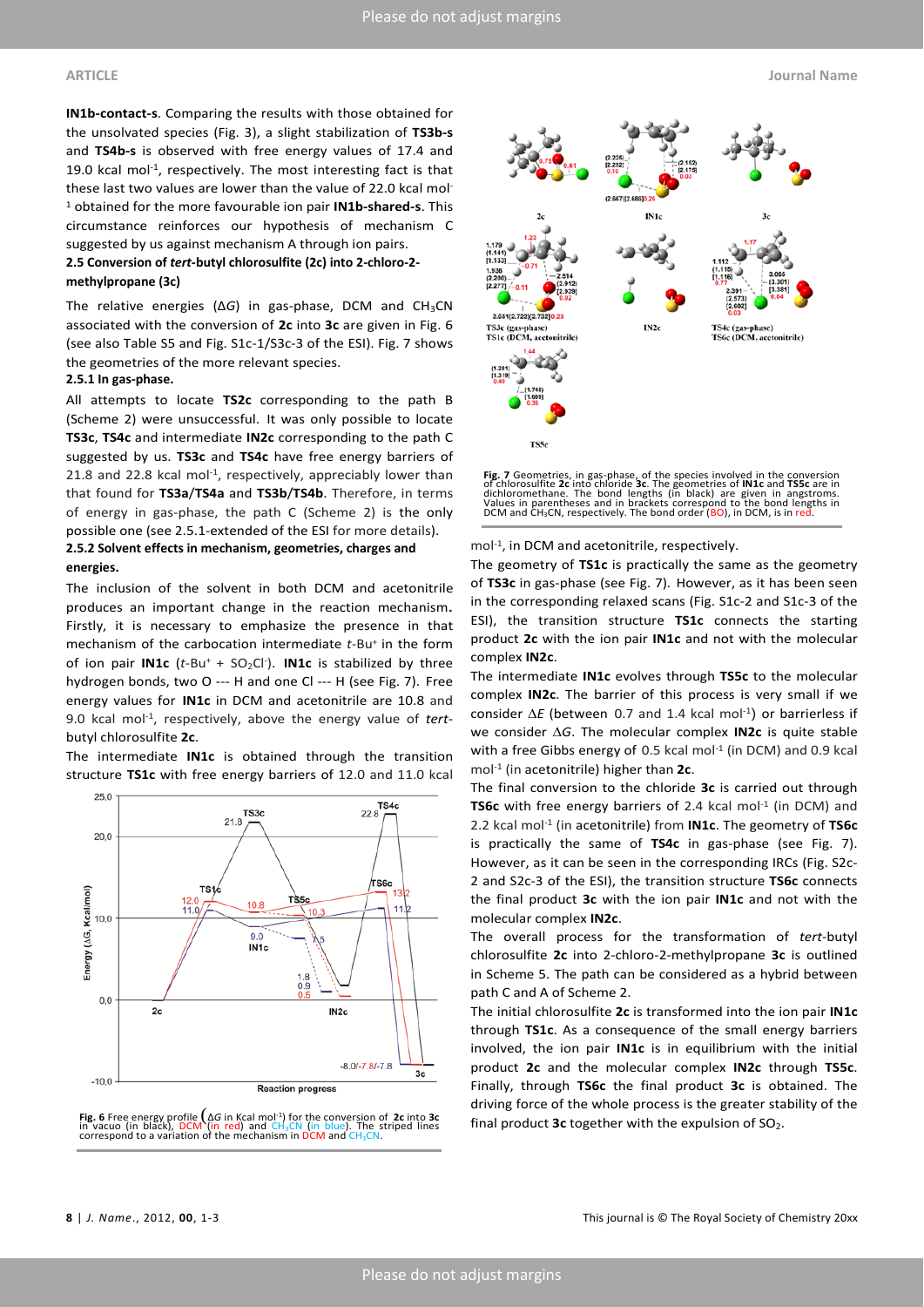

**Scheme 5** Overall process for the conversion of **2c** into **3c**

Due to the tertiary nature of the substrate, these species present a high carbocationic character (see **2c**, **3c**, **IN2c**, **TS3c**/**TS1c** and **TS4c**/**TS6c** in Table S10). The new transition structure **TS5c** and the ion pair **IN1c** show less cationic character than **TS3c**/**TS1c** and **TS4c**/**TS6c**. This is possibly due to the dispersion of the charge produced by the hydrogen bonds present in both species.

It should be noted that the free energy barrier for the conversion of **2c** into **3c** is lower that the free energy barrier for the conversion of **2a** into **3a** and **2b** into **3b**, previously studied. This free energy barrier so low is in agreement with the difficulty for the isolation of tertiary chlorosulfites due to its rapid decomposition.16 However, it has been possible to identify them by NMR spectroscopy at low temperature. 30There is also a large flattening around the transition structures in the corresponding IRCs or relaxed scans (see Fig. S1c-2, S1c-3, S2c-2, S2c-3, S3c-2 and S3c-3 of the ESI).

As in the case of the conversion of **2a** to **3a** and **2b** to **3b**, other mechanisms (E1, E2,  $S_N1$ ) to convert a tertiary alkanesulfonyl chloride into either an olefin or the corresponding chloride can compete with the paths herein studied (see Scheme S1c of the ESI for more details).

#### **2.5.3 Effect of the solvent including explicit solvent molecules.**

A study similar to **2b** was performed with the explicit inclusion of four molecules of acetonitrile. The results of the geometries and energies are shown in Fig. 8 (see also Table S6 of the ESI). Species **2c-s**, **TS1c-s**, **IN2c-s**, **TS6c-s** and **TS5c-s** were minimized keeping the core frozen and acetonitrile molecules aligned with the nearest proton. **IN1c-contact-s** and **IN1c-shared-s** were totally optimized. In this case a clear difference was observed with respect to the stability of the ion pairs, being much more stable the ion pair **IN1c-contact-s** (∆G=4.5 kcal mol<sup>-1</sup> versus 14.1 kcal mol<sup>-1</sup>). Comparing the results with those obtained for the unsolvated species (Fig. 6), is observed again a stabilization of **TS1c-s**, **TS6c-s** and **TS5c-s**, with free energy values of 8.1, 9.0 and 6.2 kcal mol $^{-1}$ , respectively. The energy values obtained do not substantially modify the proposed mechanism.



**Fig. 8** Geometries in acetonitrile of the species, solvated with four molecules of acetonitrile, involved in the conversion of chlorosulfite **2c** into chloride **3c**. Δ*G* relatives to **2c-s**.

#### **2.6 Effect of calculation level**

In order to verify that the results obtained using the B3LYP/6- 31G\*\* are correct, the main species involved in the studied mechanisms were optimized, in DCM and  $CH<sub>3</sub>CN$ , using MPWB1K /6-31++G\*\*. This level of theory has shown to have good results for combinations of thermochemistry and thermochemical kinetics in processes including weak interactions.

Also single point at B3LYP-D3/def2TZVP level and M062X/ccpVTZ level over MPWB1K geometries (B3LYP-D3/def2TZVP//MPWB1K/6-31++G\*\* and M062X/ccpVTZ//MPWB1K/6-31++G\*\*) were performed in acetonitrile.

The energies associated with the conversion of **2a** into **3a**, **2b** into **3b** and **2c** into **3c** are given in Table S7 of the ESI, while a schematic representation of the free energy profile at MPWB1K /6-31++G\*\* level is shown in Fig. 9.

We can summarize the observed changes, with respect to B3LYP/6-31G\*\* level, as follows:

- At MPWB1K /6-31++G\*\* level there is an increase in free energy between 1.3 and 5.9 Kcal mol $^{-1}$  of all transition structures and intermediate species in relation to **2** (see Fig. 9 and compare Tables S1, S4 and S5 with Table S7 of the ESI).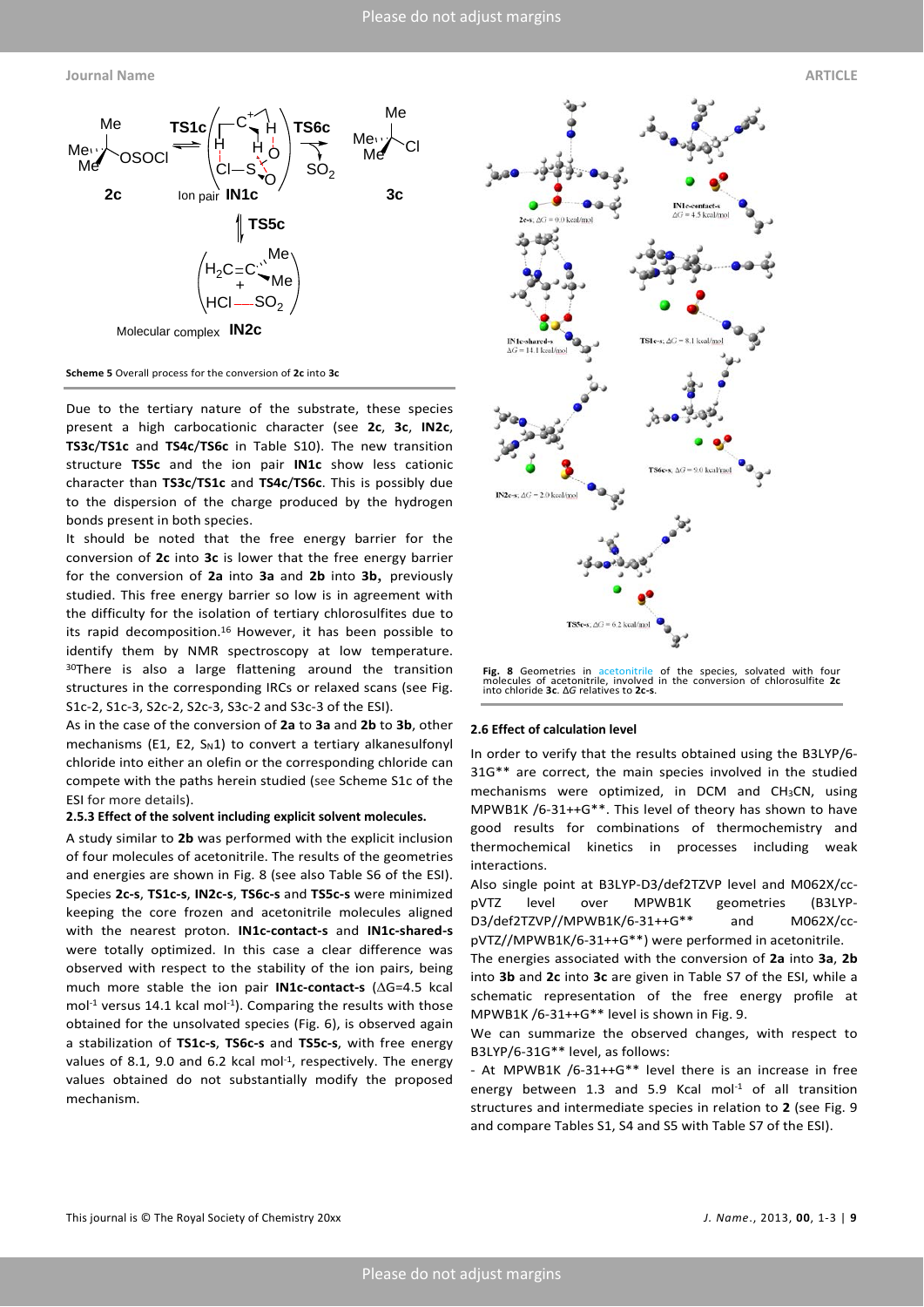



- A similar situation is observed at M062X/cc-pVTZ level. In this case the increase in free energy is higher (between 2.5 and 8.3 Kcal mol<sup>-1</sup>; compare Tables S1, S4 and S5 with Table S7 of the ESI).

- At B3LYP-D3/def2TZVP level the situation changes and there is a decrease in free energy between 1.7 and 5.2 Kcal mol<sup>-1</sup> of all transition structures and intermediate species in relation to **2** (compare Tables S1, S4 and S5 with Table S7 of the ESI).

However, these variations do not significantly affect the reaction profile and we can therefore conclude that the results obtained at B3LYP/6-31G\*\* level can be considered adequate.

### **3. Summary and Conclusions**

In summary, a study of the classic internal nucleophilic substitution mechanism  $S_N$ i by means of computational studies at B3LYP/6-31G\*\*, MPWB1K /6-31++G\*\*, B3LYP-D3/def2TZVP and M062X/cc-pVTZ level in gas-phase, DCM and acetonitrile has been carried out. The study focused mainly on the comparison between the mechanisms postulated to date for the  $S_N$ i mechanism (path  $A/A'$  and path B) and the new mechanism suggested by us (path C). The comparative study has been applied to the conversion of a chlorosulfite ester into an alkyl chloride. We have carried out computational studies using ethyl chlorosulfite (**2a**) (and neopentyl chlorosulfite) as a primary substrate, isopropyl chlorosulfite (**2b**) as a secondary substrate, and *tert*-butyl chlorosulfite (**2c**) as a tertiary substrate. Due to the presence of ionic pairs, we performed a more precise study, for **2b** and **2c**, by the introduction of explicit solvent molecules (acetonitrile).

In the path A/A', the chlorosulfite ester is converted, through an ionization process, into an ion pair. This ion pair undergoes front-side attack of the CI and loss of  $SO<sub>2</sub>$  to give the alkyl chloride with retention of configuration. The path B corresponds to the direct conversion, via a 4-center rearrangement (**TS2**), of the chlorosulfite ester into the alkyl chloride. Finally, the path C occurs through two transition structures **TS3** and **TS4**. The transition structure **TS3** is a 6 center *syn*-rearrangement of the alkanesulfonyl chloride that produces the corresponding olefin by simultaneous expulsion of the HCl and  $SO_2$ . The olefin, HCl and  $SO_2$  form a molecular complex (**IN2**). The syn addition of HCl to the olefin through the transition structure **TS4** leads to the alkyl chloride **3** with retention of configuration.

The study led to three main conclusions:

- For a primary substrate, the mechanism suggested by us through two transition structures (path C) is more favorable than the mechanism through one transition structure (path B), both in gas phase and in solvent. Only in very polar solvents such as acetonitrile the ionization mechanism can co-occur (ionization to ROSO<sup>+</sup> and Cl<sup>-</sup>, path A').

- For a secondary substrate, the mechanism suggested by us through two transition structures (path C) is more favorable than the mechanism through one transition structure (path B) and the ionization mechanism (path A), both in gas phase and in solvent.

In acetonitrile, by the introduction of explicit solvent molecules, the ionization mechanism through a *solvent-shared* ion pair (R+--acetonitrile--SO<sub>2</sub>Cl<sup>-</sup>) is disfavoured against the mechanism C.

- For a tertiary substrate the scenario changes remarkably. In gas phase, the only reasonable mechanism is the two-stage mechanism (path C). In solvent, the most likely mechanism is a variation of the mechanism in two stages (path C) with the intervention of *contact* ionic pairs. In this case, the initial chlorosulfite is transformed into an ion pair  $R^+SO_2Cl^-$  in equilibrium with a more stable molecular complex R'2C=CH2-HCl-SO2, which undergoes regio- and stereoselective addition of HCl.

Finally, it should be noted that depending on the reaction conditions and the nature of the substrate other mechanisms (E1, E2,  $S_N1$ ,  $S_N2$ ,) to convert an alkanesulfonyl chloride into either an olefin or the corresponding chloride can compete with the paths studied.

From an experimental point of view, our proposed mechanism explains a) the presence of olefins in this reaction type, b) the low reactivity of systems without hydrogens on the carbon adjacent to the reactive center, a key fact inexplicable by current accepted mechanisms. For the mechanism C to occur, the presence of at least one hydrogen on the carbon adjacent to the reactive center is required. In the absence of such a proton (for example neopentyl chlorosulfite), the mechanisms A/A' or B with greater energy barrier could act, thus lowering the reaction rate.

### **Conflicts of interest**

There are no conflicts to declare.

# **Acknowledgements**